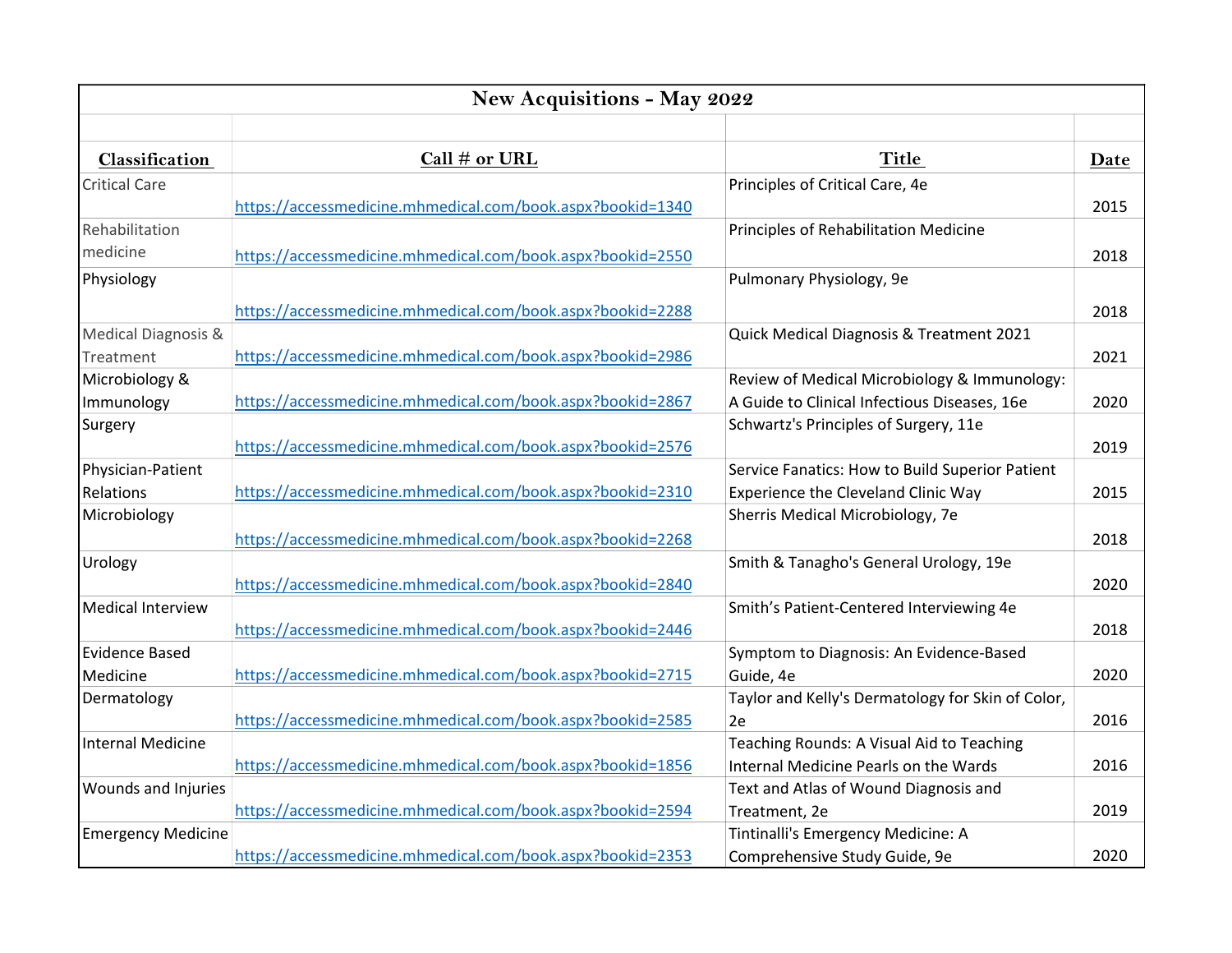| Healthcare             |                                                                 | The U.S. Healthcare Ecosystem: Payers,           |      |
|------------------------|-----------------------------------------------------------------|--------------------------------------------------|------|
| Ecosystem              | https://accessmedicine.mhmedical.com/book.aspx?bookid=3027      | Providers, Producers                             | 2021 |
| <b>Public Health</b>   |                                                                 | Understanding Global Health, 2e                  |      |
|                        |                                                                 |                                                  |      |
|                        | https://accessmedicine.mhmedical.com/book.aspx?bookid=710       |                                                  | 2014 |
| <b>Health Policy</b>   |                                                                 | Understanding Health Policy: A Clinical          |      |
|                        | https://accessmedicine.mhmedical.com/book.aspx?bookid=2853      | Approach, 8e                                     | 2020 |
| <b>Patient Safety</b>  |                                                                 | <b>Understanding Healthcare Delivery Science</b> |      |
|                        | https://accessmedicine.mhmedical.com/book.aspx?bookid=2736      |                                                  | 2020 |
| <b>Patient Safety</b>  |                                                                 | Understanding Patient Safety, 3e                 |      |
|                        | https://accessmedicine.mhmedical.com/book.aspx?bookid=2203      |                                                  | 2018 |
| Telemedicine           |                                                                 | <b>Understanding Telehealth</b>                  |      |
|                        | https://accessmedicine.mhmedical.com/book.aspx?bookid=2217      |                                                  | 2017 |
| <b>Health Services</b> |                                                                 | Understanding Value-Based Healthcare             |      |
| Administration         | https://accessmedicine.mhmedical.com/book.aspx?bookid=1371      |                                                  | 2015 |
| Physiology             |                                                                 | Vander's Renal Physiology, 9e                    |      |
|                        | https://accessmedicine.mhmedical.com/book.aspx?bookid=2348      |                                                  | 2018 |
| Ophthalmology          |                                                                 | Vaughan & Asbury's General Ophthalmology,        |      |
|                        | https://accessmedicine.mhmedical.com/book.aspx?bookid=2186      | 19e                                              | 2018 |
| Gynecology             | https://accessmedicine.mhmedical.com/book.aspx?bookid=2658      | Williams Gynecology, 4e                          | 2020 |
| Hematology             |                                                                 | Williams Hematology, 10e                         |      |
|                        | https://accessmedicine.mhmedical.com/book.aspx?bookid=2962      |                                                  | 2021 |
| Obstetrics             |                                                                 | Williams Obstetrics, 25e                         |      |
|                        | https://accessmedicine.mhmedical.com/book.aspx?bookid=1918      |                                                  | 2018 |
| Women's Health         |                                                                 | Women's Health Across the Lifespan, 2e           |      |
|                        |                                                                 |                                                  |      |
|                        | https://accessmedicine.mhmedical.com/book.aspx?bookid=2575      |                                                  | 2019 |
| <b>Acid Base Cases</b> | https://accessmedicine.mhmedical.com/cases.aspx?gboscontainerID | <b>Acid-Base Disturbances</b>                    |      |
|                        | $= 266$                                                         |                                                  | 2017 |
| Anatomy                | https://accessmedicine.mhmedical.com/cases.aspx?gboscontainerID | Case Files: Anatomy 3e                           |      |
|                        | $=62$                                                           |                                                  | 2015 |
| Anesthesiology         | https://accessmedicine.mhmedical.com/cases.aspx?gboscontainerID | <b>Case Files: Anesthesiology</b>                |      |
|                        | $=69$                                                           |                                                  | 2011 |